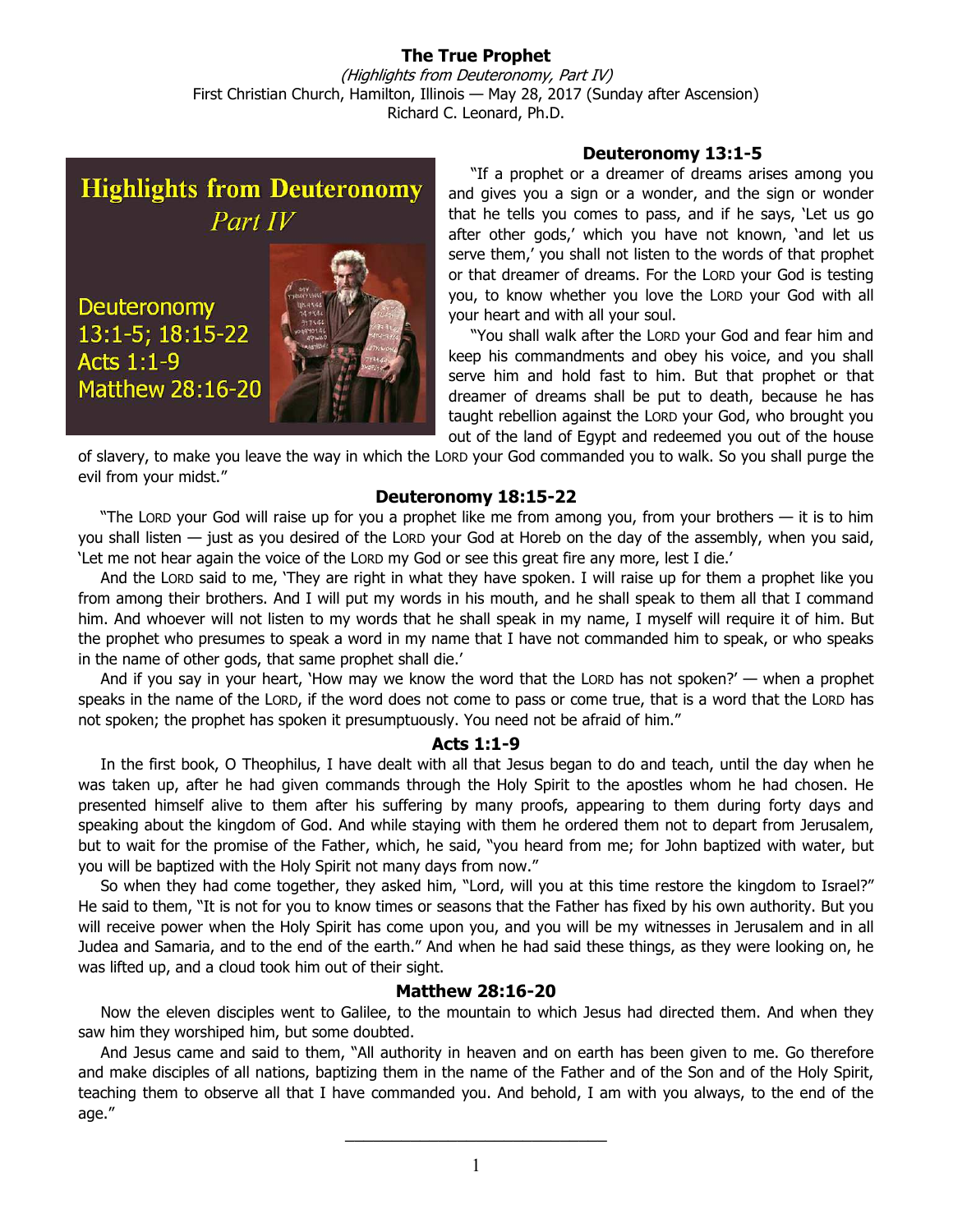Today we resume our series of teachings on "Highlights from Deuteronomy." But because today is the Sunday after Ascension Day, which was Thursday, I've added two readings from the New Testament. In the selection from the very beginning of the Acts of the Apostles, Luke tells us how Jesus appeared to his disciples for forty days after the resurrection, teaching them about the kingdom of God. Then, on the fortieth day when they came together, the disciples asked Jesus if he would restore the kingdom to Israel.

Perhaps they meant, "Will you now, as the risen Lord, take authority over the land of Israel and lead it to new heights of glory, and to victory over its enemies?" Whatever they meant by their question, Jesus doesn't give



"But you will receive power when the Holy Spirit has come upon you, and you will be my witnesses in Jerusalem and in all Judea and Samaria, and to the end of the earth." And when he had said these things, as they were looking on, he was lifted up, and a cloud took him out of their sight. (Acts 1:8-9)

them a straight answer. Instead, as they look on in amazement, Jesus is taken up from them into a cloud of glory — the event we know as the Ascension, or the ascent of Jesus to rule at the right hand of the Father. As Psalm 47 declares, "God has gone up with a shout, the LORD with the sound of a trumpet. Sing praises to God, sing praises! Sing praises to our King, sing praises! For God is the King of all the earth." We don't read of any trumpets at Jesus' Ascension, nor any shouts of triumph, but the church has always considered that Psalm appropriate for Ascension Day.

So Jesus' answer to the disciples' question, "Lord, will you at this time restore the kingdom to Israel?" receives an answer with a scope much greater than their question. Jesus is exalted to the throne of God — to rule not only over Israel but over all the earth, and all creation. We get further insight into this in what Jesus tells his disciples at the end of Matthew's Gospel, in what we call the "Great Commission": "All authority in heaven and on earth has been given to me. Go therefore and make disciples of all nations, baptizing them in the name of the Father and of the Son and of the Holy Spirit, teaching them to observe all that I have commanded you. And behold, I am with you always, to the end of the age" (Matthew 28:18-20).

"All authority in heaven and on earth has been given to me. Go therefore and make disciples of all nations ... (Matthew 28:18-19)



Ascension Day is teaching us that the risen Jesus has authority over all creation  $-$  not just in heaven, but over the earth as well. And his earthly rule is affirmed throughout the New Testament, just as he taught us to pray: "Thy kingdom come, thy will be done, on earth as it is in heaven." To us, it often looks as though Jesus has no earthly power. But if we believe the Scriptures, we need to recognize that earthly powers and cultural norms are in rebellion against the real Ruler of all things, and one day their rebellion will be put down for good, as the Revelation to John declares in the Bible's final pages. And it's a prudent idea to get on the winning side of things. As the saying goes, "I read the back of the book, and we win!"

There is only one Ruler of this earth, and of all creation. That's the point Moses is making as he addresses the people of Israel in that great sermon we call the Book of Deuteronomy. In giving his people the Commandments the Lord has declared, "You shall have no other gods beside me." Moses has taught the people their creed, or statement of faith: Adonai eloheynu adonai echad, "The Lord is our God, the Lord alone." In the passage we read from Deuteronomy 13, Moses warns them that anybody who teaches otherwise is a false teacher. He says, "If a prophet or a dreamer of dreams arises among you and gives you a sign or a wonder, and the sign or wonder that he tells you comes to pass, and if he says, 'Let us go after other gods,' which you have not known, 'and let us serve them,' you shall not listen to the words of that prophet or that dreamer of dreams" (Deuteronomy 13:1-3). It doesn't matter how many miraculous or exciting things a prophet does, or even if the things he predicts about the future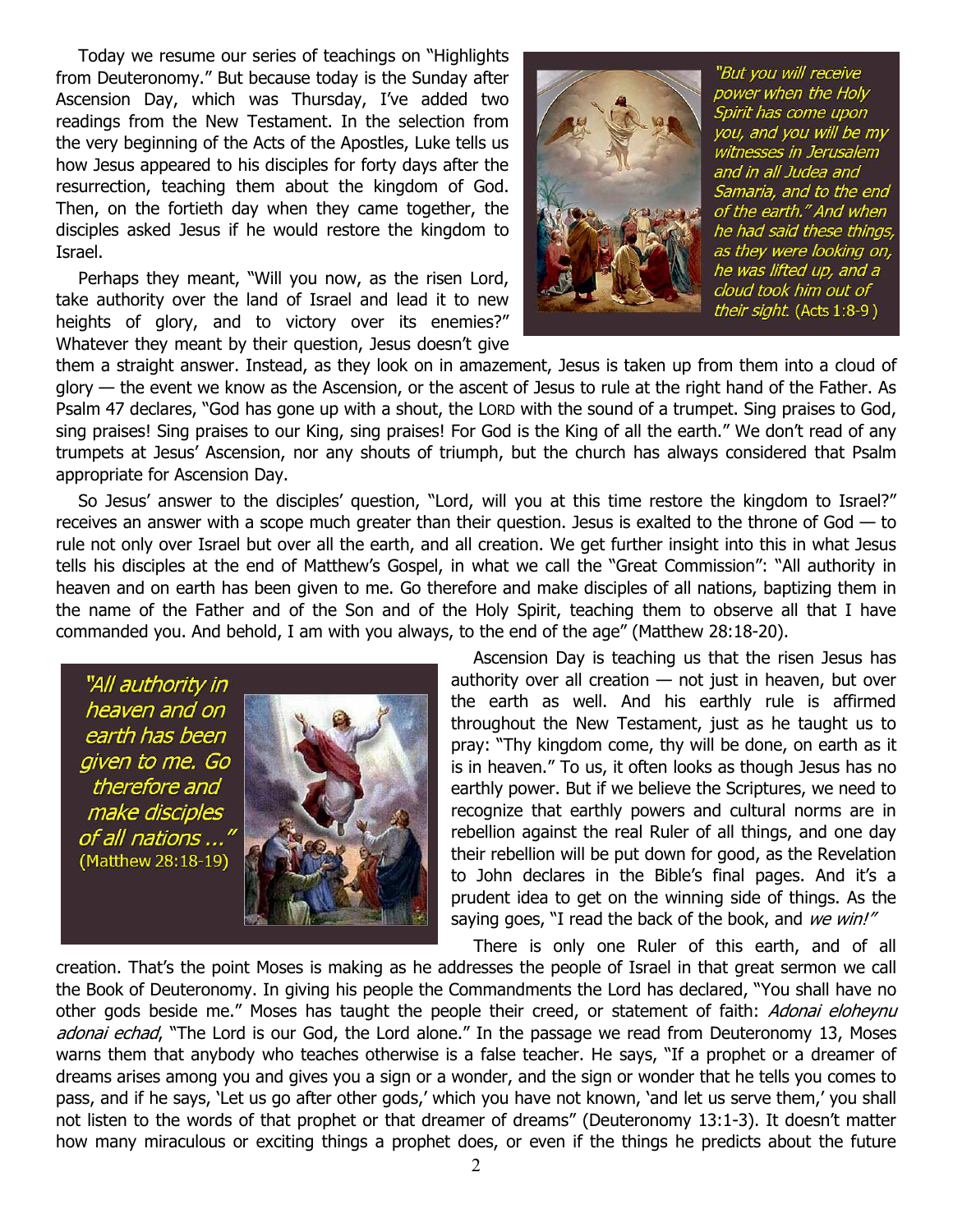somehow come true. If that prophet is leading you away from service to the one true God, and suggesting that you follow some other authority, *don't listen to him*. Get as far away from him as you can, Moses says; don't let him into your circle of influence. "So you shall purge the evil from your midst."

We need to be clear what a true prophet really is, in the Bible. We usually think of a prophet as someone who can predict the future, disclosing the course of events to come. But if we read the prophetic books of the Old Testament, we discover that's not the primary function of a prophet.

The Hebrew word is *navi'*, which means a spokesman for God, someone who can declare the word of the Lord because he has insight into the mind of God. And what, according to Scripture, is the most prominent thought in the mind of God? I think we could say it is this word: "I am the Lord your God; you shall have no other gods beside me." These are the words the Lord uses when he states the terms of his agreement, or covenant, with his people. In other words, "If you're going to be my people, you have to let me be your God, and no one else." These terms are repeated several times on the Bible, in a statement that goes like this: "I will be your God, and you will be my people" (e.g., Jeremiah 7:23). These are the terms by which God agrees to be with us. We find these terms restated at



the very end of the New Testament, in the Revelation to John: "Behold, the dwelling place of God is with man. He will dwell with them, and they will be his people, and God himself will be with them as their God" (Revelation 21:3).



The role of the prophet is to uphold this agreement, this covenant. So the main declaration of the prophet is not to foretell future events but to call the people of God back to loyalty to their one Lord. Obviously, any prophet that departs from this mission is a false prophet who hasn't really heard from the Lord and doesn't have the mind of God. It doesn't matter how many amazing things such a prophet can do, or how accurately he can predict things to come. If he tries to lead people away from the Word of God to some other authority, or to replace the values and principles the Lord has given his people with something else, he is a false prophet.

So the job of the true prophet, in the Bible, is to take a stand for the worship of the one God, the Lord (or Yahweh,

his proper name in Hebrew). And whenever the prophet finds the people violating the basic commandment, "You shall have no other gods beside me . . . You shall not bow down to them or serve them," the prophet declares the judgment of the Lord against his own community. That's where the prophets begin to predict future events: in the declaration of serious consequences to follow when the people desert their God.

Typically, the prophet's utterances follow a pattern like this: "This is what the Lord requires; this is how you've failed him; therefore these are the judgments against you that will take place." (That's his "sermon outline.") As you can see, often in the history of Israel the prophet's predictions of the future paint a dismal scenario. An example is this passage from Hosea, chapter 4:

Hear the word of the LORD, O children of Israel, for the LORD has a controversy with the inhabitants of the land. There is no faithfulness or steadfast love, and no knowledge of God in the land; there is swearing, lying, murder, stealing, and committing adultery; they break all bounds, and bloodshed follows bloodshed. Therefore the land mourns, and all who dwell in it languish, and also the beasts of the field and the birds of the heavens, and even the fish of the sea are taken away (Hosea 4:1-3).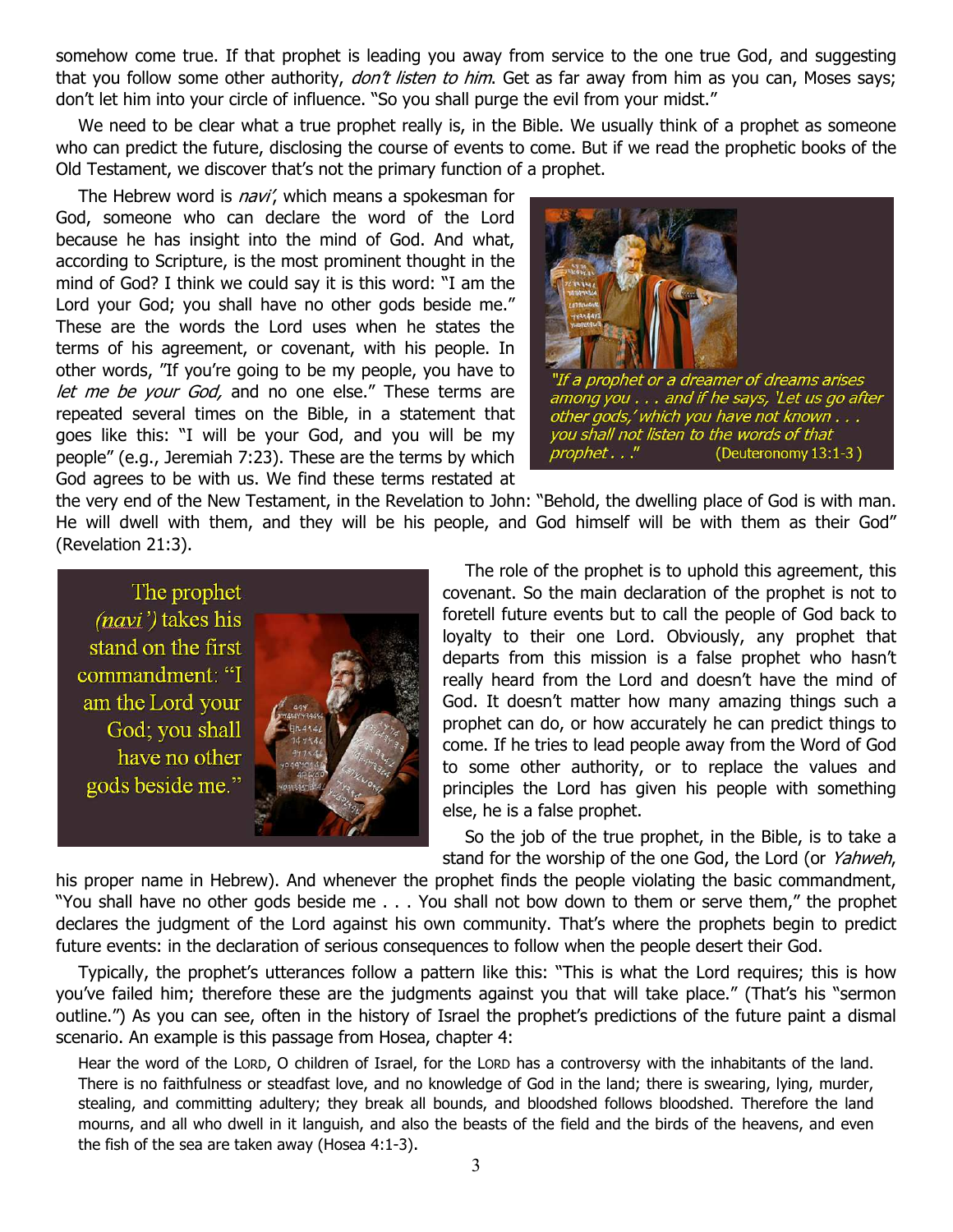In this prophet's vision, when God's people turn away from him and become selfish and self-serving, even nature suffers the consequences. It's not just conflict between people, or nations, or ideologies that grips a world in rebellion against the ways of God. Even the earth and its environment suffer when people act selfishly, in ignorance of the responsibility the Lord put upon human beings in Adam, to "tend and keep" the beautiful garden he had placed them in (Genesis 2:15).

This explains why the apostle Paul can say, in Romans 8:19, "For *the creation waits with eager longing* for the revealing of the sons of God" — those people who will live in the power of Jesus' resurrection and take part on the



The prophet's typical "sermon outline":

- This is what the Lord requires
- This is how you've failed him
- Therefore, these bad things will happen to you!

restoration of this earth to what the Lord intended it to be at the beginning. Other prophets, then, look ahead not only to judgment to follow when God's people who desert him, but to the new creation to come when God forgives their sin and restores this earth. A prominent example is Isaiah 40:1-5:

# The prophets look ahead to God's new creation.

"The glory of the LORD shall be revealed, and all flesh shall see it together, for the mouth of the LORD has spoken.' (Isaiah 40:5)



Comfort, comfort my people, says your God. Speak tenderly to Jerusalem, and cry to her that her warfare is ended, that her iniquity is pardoned, that she has received from the LORD's hand double for all her sins. A voice cries: "In the wilderness prepare the way of the LORD; make straight in the desert a highway for our God. Every valley shall be lifted up, and every mountain and hill be made low; the uneven ground shall become level, and the rough places a plain. And the glory of the LORD shall be revealed, and all flesh shall see it together, for the mouth of the LORD has spoken."

So we can see that it's the issue of sin and forgiveness the sin of deserting the Lord, and the redemption of his mercy — that gives rise to the prophets' predictions of things to come. When a prophet in Scripture speaks of

future events, that's never just to satisfy our curiosity or to create excitement about something spectacular about to unfold. It's always a response to where we stand in relation to that fundamental command, "You shall have no other gods beside me," and that basic statement of biblical faith, "The Lord is our God, the Lord alone." At the very end of Deuteronomy, Moses declares the same future judgment upon God's people: If you stay faithful to the Lord and walk in his ways, things will go well for you — "But if your heart turns away, and you will not hear, but are drawn away to worship other gods and serve them, I declare to you today, that you shall surely perish" (Deuteronomy 30:16-18).

So notice that, in our passage from Deuteronomy 18, Moses makes this promise: "The LORD your God will raise up for you a prophet like me from among you, from your brothers  $-$  it is to him you shall listen" (18:15). Christians have always understood that Jesus is the fulfillment of this promise of "a prophet like Moses." Jesus stated clearly, in what we call his "Sermon on the Mount," that he hadn't come to do away with the Law of Moses but rather to bring it to completion (Matthew 5:17). Paul declares that "Christ [the Messiah] is the end of the Law" (Romans 10:4), meaning not that Jesus does away with the Law but that in himself he brings to completion what the Law had in mind all along. Matthew even writes his Gospel presenting the



"The Lorp your God will raise up for you a prophet like me from among you, from your .<br>brothers — it is to him you shall listen.' (Deuteronomy 18:15)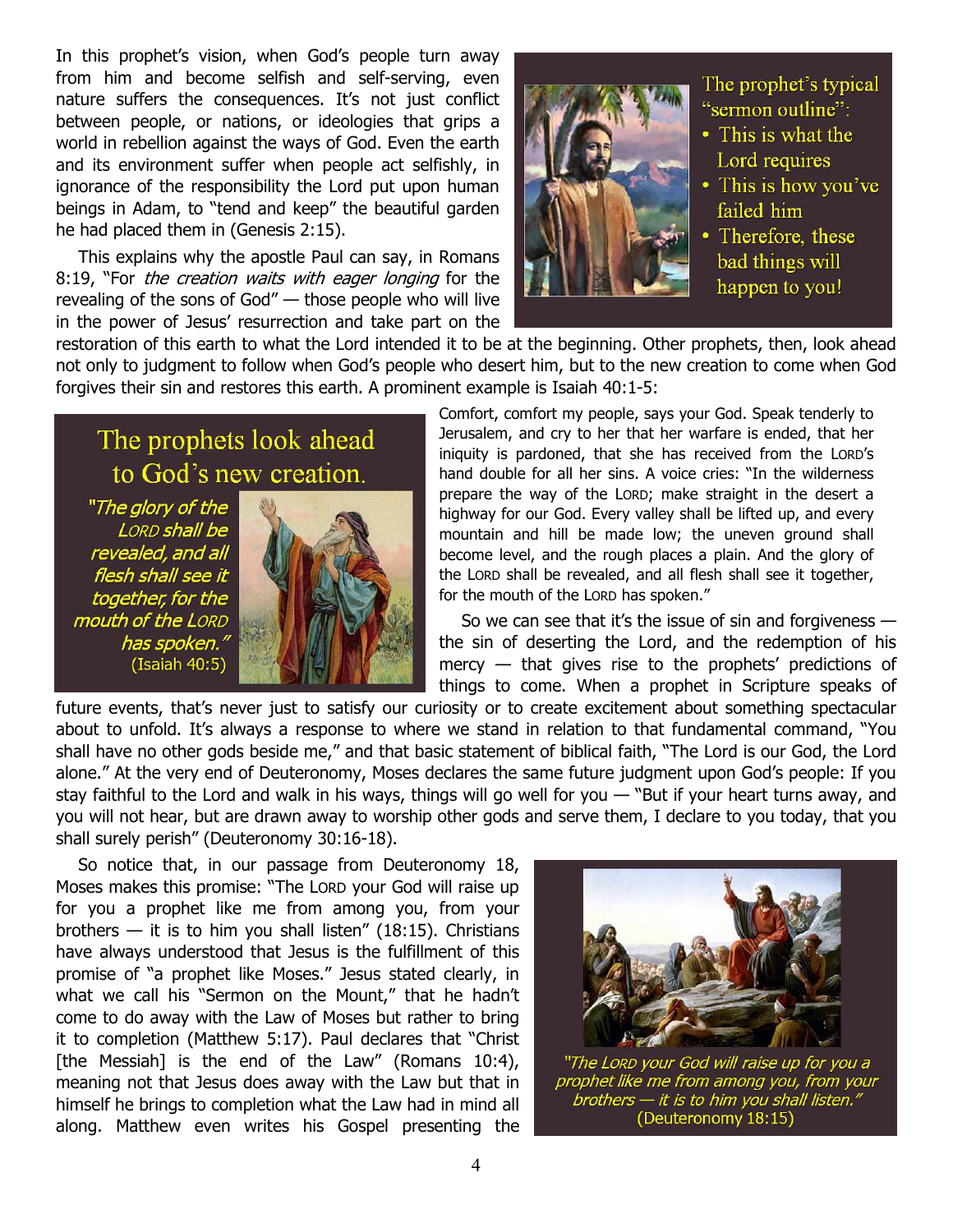teachings of Jesus in five large blocks, imitating the five books of the Law of Moses. There is, indeed a law that Jesus gives us, what we call the Great Commandment: Love the Lord with all you have, and your fellow human being as yourself (Luke 10:27). Paul speaks of this as a law for us to follow, in Galatians 6:2: "Bear one another's burdens, and so fulfill the law of Christ."

And that brings us back to the Ascension, when Jesus takes leave of his followers in physical form and assumes his rule over all things, sharing in the glory of the Father. Just as Moses, in his last words to Israel, "lays down the law," so to speak, with his people, so Jesus, in his last words on earth to his followers, "lays

"Go therefore and make disciples of all nations, baptizing them in the name of the Father and of<br>the Son and of the Holy Spirit, teaching them to observe all that I have commanded you.' (Matthew 28:19-20)

down the law" to us: "Go therefore and make disciples of all nations, baptizing them in the name of the Father and of the Son and of the Holy Spirit, teaching them to observe all that I have commanded you" (Matthew 28:19-20). Christians have tried to follow Jesus' directives here by proclaiming the good news of deliverance through his cross, by calling people into discipleship of the risen Lord, and by baptizing those who respond into the new family of God. But I think we have too often forgotten the last part of this Great Commission: "teaching them to observe all that I have commanded you."

There is a life to be lived in conformity to the teaching of Jesus, as it's recorded for us in the Gospels. It's a life of compassion toward those in need. It's a life of freedom from

resentment and self-protective behavior. It's a life of forgiveness toward those who have wronged us, because we need forgiveness ourselves and can't receive it till we forgive others: "Forgive us our debts, as we forgive our debtors."

I'd like to say something at this point that may make you uncomfortable. This church has been through some difficult times in recent years, and people have left this fellowship because hard feeling have arisen over one matter or another. Only a short time ago I listened online to a panel of three people associated with the church we formerly were part of in Wheaton, Illinois — Church of the Resurrection. These three people, two of

them clergy and one a lay person, had been involved in a series of splits in the church. One was the former pastor who had been, in effect, driven out of the church. One was the current pastor who had been part of the group that had driven him out. The third person had become so angry with the leadership that she and her family had left. But all three of these people had reconciled. The two clergy were working together in mission, and the lay person had returned to the church she had left and is now a deaconess. They had realized how selfish they had been, how they had each been at fault and mistreated one another. They had confessed their faults and become reconciled, just as James says: "Therefore, confess your sins to one another and pray for one another, that you may be healed" (James 5:16).



A Story of Reconciliation (Church of the Resurrection, Wheaton, IL, May 11, 2017) "Bear one another's burdens, and so fulfill the law of Christ." (Galatians 6:2)

I knew all three of these people, and it made a significant impression on me to see them acknowledging, before an audience at Wheaton College, how petty and shortsighted they had been and how the Lord had led them to confess their sin and become reconciled. In effect, they had "borne one another's burdens, and so fulfilled the law of Christ." It occurred to me that, as you prepare for a new pastor to come to this congregation, it would be a healthy thing for this church to experience such a time of public confession and reconciliation with those who have left during past times of turmoil. This would not be for the purpose of persuading them to return to this fellowship. It would be for the purpose of *bringing healing to this*